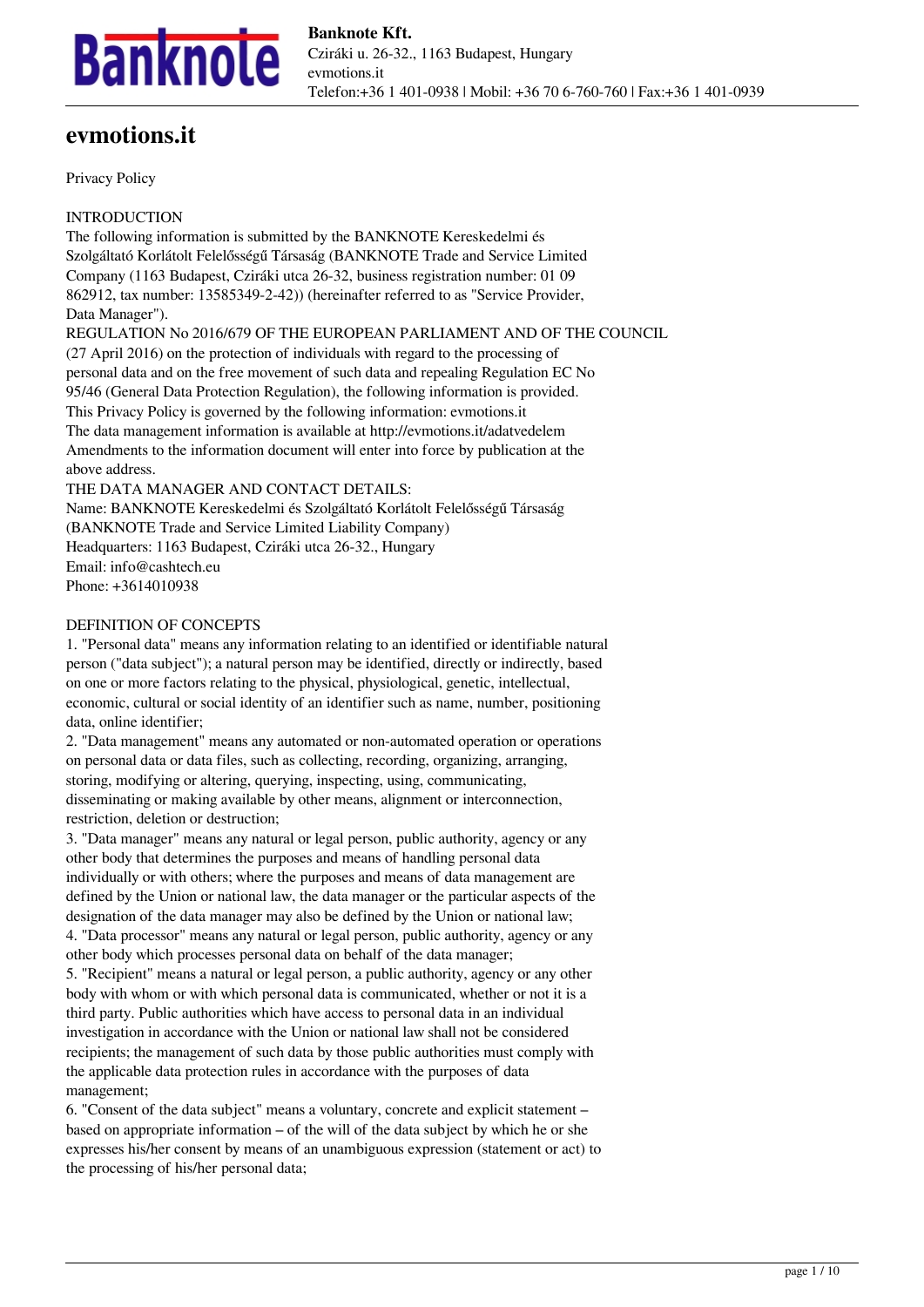

7. "Privacy incident" means any breach of security resulting in the accidental or unlawful destruction, loss, alteration, unauthorized disclosure or unauthorized access to personal data transmitted, stored or handled in other ways.

#### PRINCIPLES FOR MANAGING PERSONAL DATA

Personal information:

(a) its management shall be conducted lawfully and fairly and in a transparent manner ("legality, fairness and transparency");

(b) it must be collected for specified, unambiguous and legitimate purposes and must not be treated in a manner incompatible with these purposes; in accordance with Article 89 (1), no further data handling ("end-use") for purposes of public interest archiving, for scientific and historical research purposes or for statistical purposes shall not be considered incompatible with the original purpose;

(c) it must be appropriate and relevant to the purposes of data management and should be limited to the need ("saving of data");

(d) it must be accurate and, where necessary, up-to-date; all reasonable measures must be taken to correct or delete inaccurate personal data for the purposes of data management ("accuracy");

(e) its storage must take place in a form which permits the identification of the data subjects only for the time needed to manage the personal data; the storage of personal data for a longer period of time may only take place if the personal data are processed in accordance with Article 89 (1) for public interest archiving purposes, for scientific and historical research purposes or for statistical purposes, in accordance with the required and appropriate technical and organizational measures for the protection of the freedom and the rights of the data subjects ("limited storage");

(f) it should be handled in such a way as to ensure adequate security of personal data, including the protection against unauthorized or unlawful handling, accidental loss, destruction or damage to data ("integrity and confidentiality") by means of appropriate technical or organizational measures.

The data manager is responsible for the above, and must be able to demonstrate compliance ("accountability").

#### DATA MANAGEMENT

# DATA MANAGEMENT RELATED TO WEBSHOP OPERATION

1. The fact of data collection, the scope of the data being processed and the purpose of data management:

Personal data The purpose of data management Password It is for secure access to the user account.

(Contact person) Surname and first name It is necessary for contacting, purchasing

and issuing a regular invoice.

Email Keeping in contact.

Phone number Keep in contact, negotiate billing or

shipping issues more effectively.

Billing name and address Issuing a regular invoice, making the

contract and defining its content,

modification, monitoring its fulfilment,

billing of the charges arising therefrom

and the enforcement of the related claims.

Shipping name and address Necessary for delivery

Date of purchase/registration Perform a technical operation

IP address at the time of

purchase/registration

Perform a technical operation

It is not necessary for the email address to include personal data.

2. The circle of data subjects: Everyone registered/purchased on the webshop website.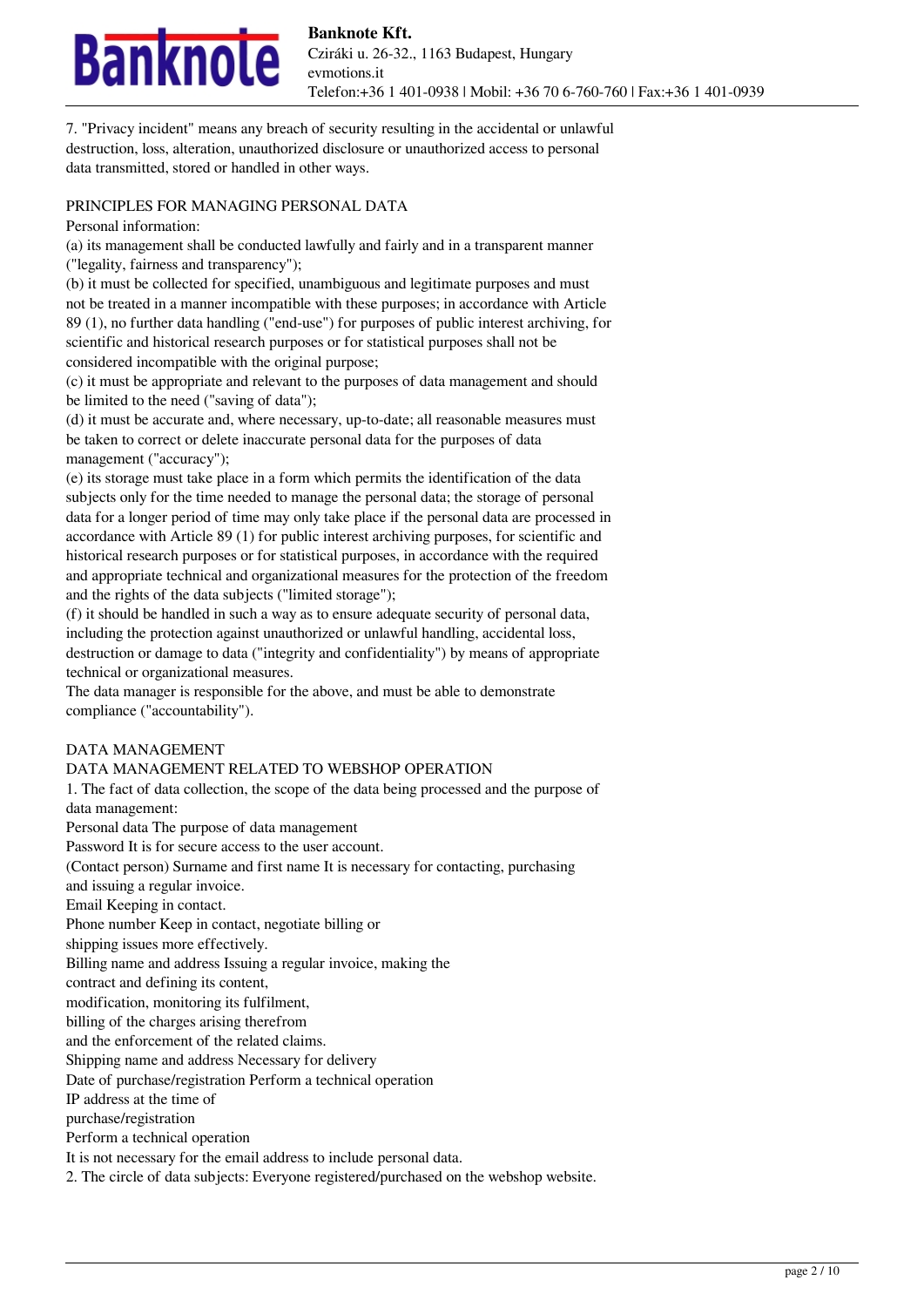

Telefon:+36 1 401-0938 | Mobil: +36 70 6-760-760 | Fax:+36 1 401-0939

3. Time period of data handling, deadline for deleting data: Immediately after deleting the registration. Except in the case of accounting documents, as under 169  $\S$  (2) of Act C of 2000 on Accounting, this information must be kept for 8 years.

Accounting documents (including main accounts, analytical and/or detailed records), which are directly and indirectly support the accounting, must be kept in a legible form for at least eight years in a retrievable manner consistent with the accounting records.

4. Possible Personal Data Managers, Personal Data Addressee: Personal data can be handled by the sales and marketing staff of the data manager, respecting these principles above.

5. Description of the rights of the data subjects in data management:

• The data subject may apply to the data manager for access to, correction, deletion or

limitation of the personal data concerning him/her, and

• may object to the handling of such personal data, and

• the data subject has the right to data migration and to withdraw the consent at any time.

6. It may be possible to initiate to have access to, delete, modify or restrict access to personal data, transferability of data, and objection to data processing in the following ways:

- by post:1163 Budapest, Cziráki utca 26-32

- by email: info@cashtech.eu,

- by phone: +3614010938.

7. Legal basis for data handling:

7.1. Consent of the data subject, Article 6 (1) (a), Infotv. 5 § (1),

7.2. In accordance with the CVIII Act of 2001 on certain aspects of electronic commerce services and information society services, (hereinafter referred to as Elkertv.) 13/A. §

(3):

The service provider may handle the personal data that are technically indispensable for the purpose of providing the service. If the other conditions are identical, the service provider must choose and always operate the tools used to provide the service in connection with the information society service in such a way that personal data is processed only if it is strictly necessary for the provision of the service and for the fulfilment of other purposes set out in the Act required, but in this case also to the extent and time required.

7.3. An invoice complying with accounting law is issued in Article 6 (1) (c).

8. We inform you that

- Data management is based on your consent.
- You must provide personal information so that we can complete your order.
- Failure to provide data has the consequence that your order cannot be processed.

# DATA PROCESSORS USED

Transport

1. Activity performed by a data processor: Delivery of goods, transport 2. Name and contact details of the data processor: MPL Magyar Posta Logisztika Kft. 1138 Budapest, Dunavirág utca 2-6. ugyfelszolgalat@posta.hu Phone: (06-1) 333-7777 GTC: https://www.posta.hu/ugyfelszolgalat/aszf Privacy Policy: https://www.posta.hu/adatkezelesi\_tajekoztato GLS General Logistics Systems Hungary Csomag-Logisztkai Kft. 2351 Alsónémedi, Európa u. 2. info@gls-hungary.com Phone number: +36 1 802 0265 https://gls-group.eu/HU/hu/adatvedelmi-szabalyzat United Parcel Service of America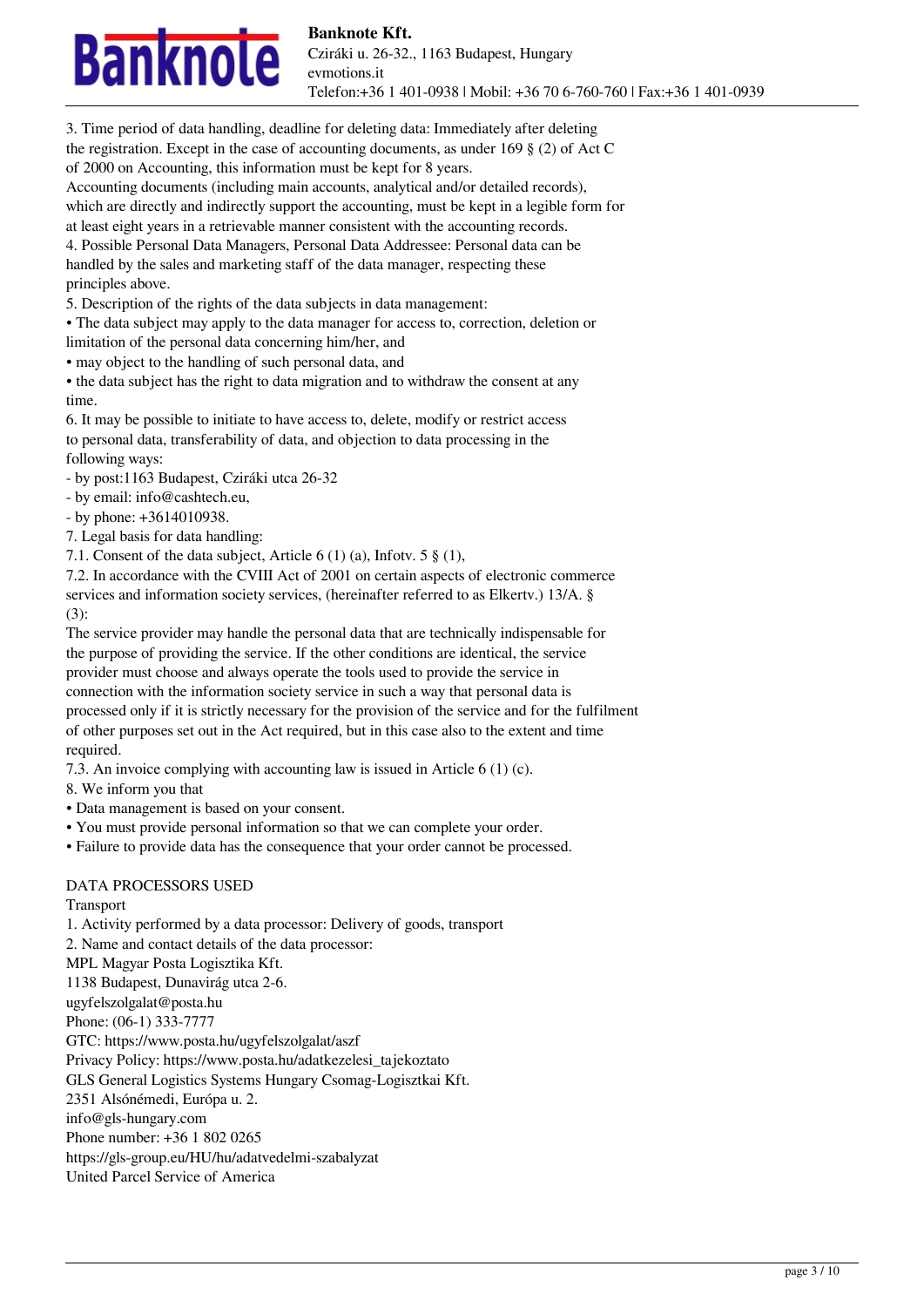

Website: https://www.ups.com/hu Headquarters: 2220 Vecsés, Lőrinci utca 154. Airport City Logistic Park, building G Email: upshungary@ups.com Tel .: +36 1 877 0000 3. The fact of data handling, the scope of managed data: Delivery name, delivery address, telephone number, email address. 4. Data subjects: everyone asking for home delivery. 5. Purpose of data management: Home delivery of ordered product. 6. Time of data handling, deadline for data deletion: Until the end of the home delivery. 7. The legal basis for processing data: the User's consent, Article 6 (1) (a), Infotv. 5 § (1). Online payment 1. Activity performed by data processor: Online payment 2. Name and contact details of the data processor: Cib Bank Zrt. Address: 1027 BUDAPEST, MEDVE U. 4-14. Postal address: 1537 BUDAPEST, Pf. 394. Phone number: (36-1) 423-1000 Email address: cib@cib.hu Web address: www.cib.hu Privacy Policy: http://www.cib.hu/jogi\_szilatkozat/index PayPal Parent Company: eBay Incorporated Headquarters: San Jose, California, USA Contact: https://www.paypal.com/hu Privacy Policy: https://www.paypal.com/en/cgibin/helpscr?cmd=p/gen/ua/policy\_privacy-outside 3. The fact of data handling, the scope of data processed: Billing name, billing address, email address. 4. Data subjects: Every online purchaser. 5. Purpose of data handling: To conduct online payment transactions, verify transactions and fraud-monitoring in order to protect users (control misuse). 6. Duration of data processing, deadline for data deletion: Until payment is made online. 7. Legal basis for data processing: User's consent, Infotv. 5 § (1), 6 (1) (a), and Act CVIII of 2001 13/A. § (3) on certain aspects of electronic commerce services and information society services.

#### COOKIE MANAGEMENT

1. Websites have cookies that are known as "cookies for password-protected workflow," "cookies for shopping carts," and "security cookies", for which the data subjects do not need to be asked for prior consent.

2. The fact of data handling, the range of data processed: Unique identification number, dates, time

3. Data subjects: Everyone visiting the website.

4. Purpose of data management: Identifying users, keeping track of "shopping cart", and tracking visitors.

5. Duration of data processing, deadline for data deletion:

Cookie type Legal basis of data handling Duration of data handling Scope of data Workflow cookies

(session) In accordance with the CVIII of Act 2001 (Elkertv.) 13/A. § (3) on certain aspects of electronic commerce services and information society services.

Until the end of a relevant visitor's session connect.sid In case of other cookies, they will be deleted after 30 days.

6. Possible authorized personal data manager: Using the cookies, the data manager does not handle personal data.

7. Description of the rights of the data subjects in data management: The data subjects have the option to delete the cookies in their browser: Tools/Preferences menu, usually under the Privacy menu item.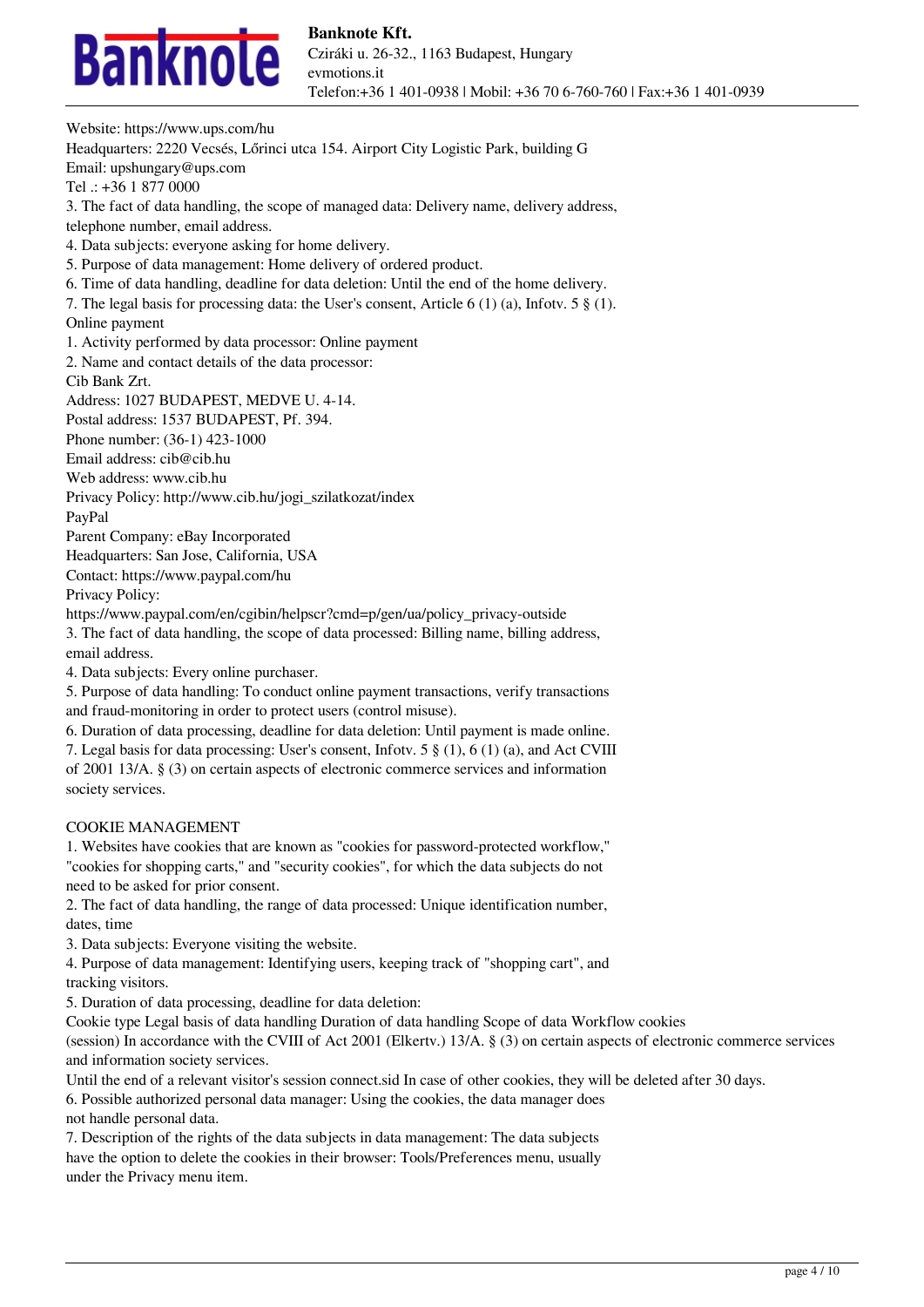# nknole

8. Legal Basis for Data Processing: No consent is required from the data subject if the exclusive purpose of using the cookies is to provide the user with information via electronic network or if the user subscribed for and expressly requested the service and the provider absolutely needs the cookies to provide that service.

### USING GOOGLE ADWORDS CONVERSION TRACKING

1. The online advertising program called "Google AdWords" is used by the data manager and uses the Google conversion tracking feature within its framework. Google conversion tracking is Google Inc.'s analytics service (1600 Amphitheater Parkway, Mountain View, CA 94043, USA; "Google").

2. When a User accesses a website through a Google Ad, a conversion tracking cookie is placed on the user's computer. These cookies have limited validity and do not contain any personal information, so the User can not be identified by them.

3. When the User browses on certain pages of the website and the cookie has not expired, Google and the Data Manager will also see that the User clicked on the ad. 4. Each Google AdWords customer receives a different cookie so that they can not be tracked through AdWords clients' websites.

5. The information received through conversion tracking cookies is intended to make conversion statistics for the AdWords conversion tracking customers. Customers will then be informed about the number of users who have been passed on their ad-click and conversion-tagged page. However, they do not have access to information that could identify any user.

6. If you do not want to participate in conversion tracking, you can disable this by blocking cookies from being installed on your browser. Then you will not be included in conversion tracking statistics.

7. For more information and Google Privacy Statement, visit www.google.de/policies/privacy/

# USING GOOGLE ANALYTICS

1. This site uses the Google Analytics application, a Google Inc. ("Google") web analytics service. Google Analytics uses "cookies", that is text files, that are saved on your computer to help analysing a user-visited web page.

2. Information generated by cookies associated with a website used by the User is usually get to and stored on a US server in Google. By activating IP anonymization on a website, Google previously abbreviates the IP address of the User within the Member States of the European Union or in other States belonging to the Agreement on the European Economic Area.

3. The transfer and shortening of the full IP address to Google's US server will only take place in exceptional cases. On behalf of the operator of this site, Google will use this information to evaluate how the User has used the Website and to report to the website operator about reports related to the activity of the website and to perform additional services related to website and Internet usage.

4. In Google Analytics, it does not associate the IP address that is transmitted by the user's browser with other Google data. The storage of cookies can be prevented by setting the Browser's settings correctly, but please note that in this case, you may not be able to fully use all of the features on this site. You can also prevent Google from collecting and processing cookie information (including your IP address) on the User's website usage by downloading and installing the browser plug-in available on the link below. https://tools.google.com/dlpage/gaoptout?hl=hu

# NEWSLETTER, DM ACTIVITY

1. In accordance with 6 § of the Act XLVIII of 2008 on the fundamental terms and limitations of economic advertising activity, the user may previously and expressly consent to the Service Provider's promotional offers and other items in the contact details provided during registration.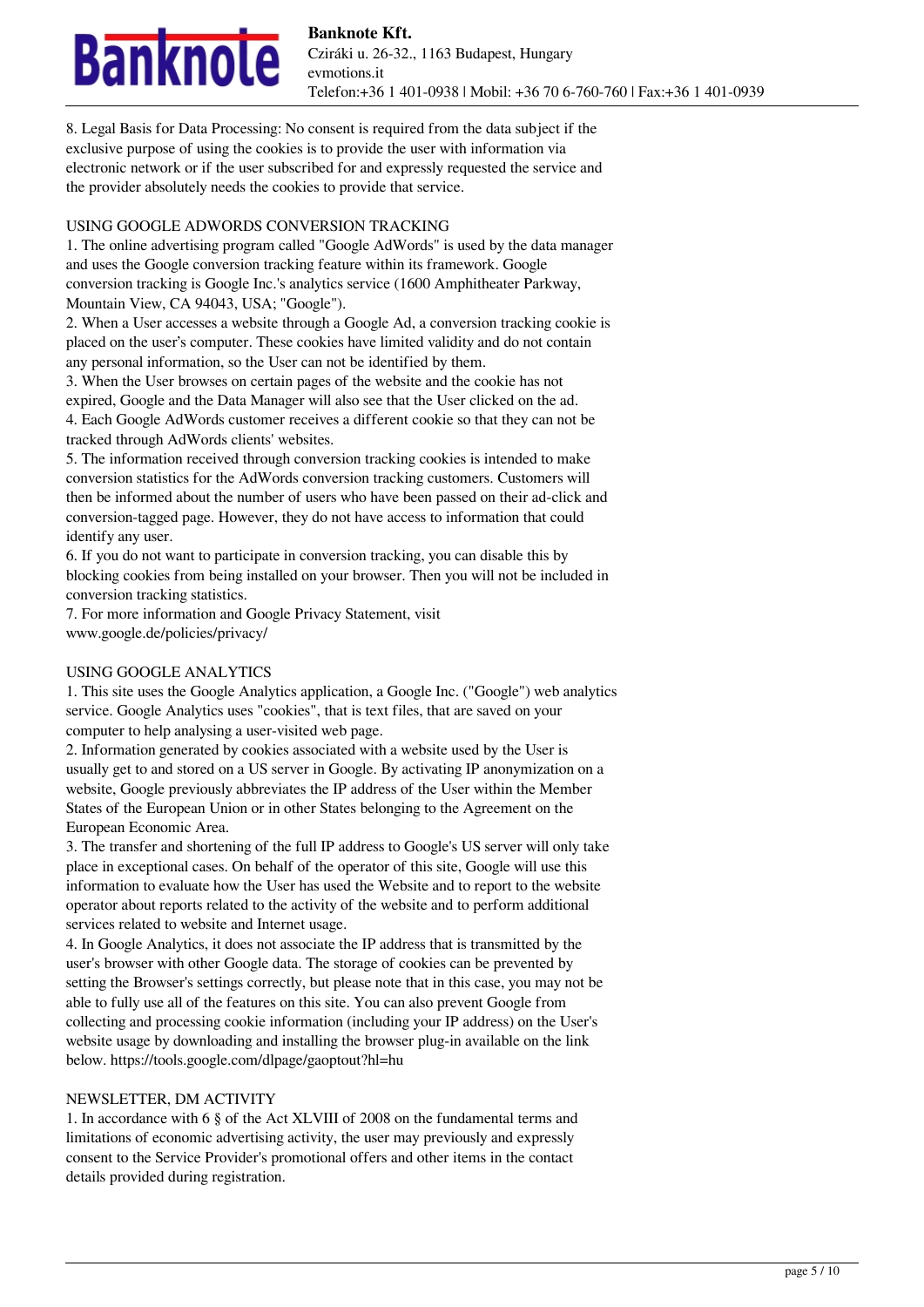# nknole

promotional offers.

3. The Service Provider will not send unsolicited advertising messages and, without limitation or reasoning, the user can unsubscribe free of charge from sending offers. In this case, the Service Provider removes all personal data from the Registry and other promotional offers that are required to send the advertisement messages to the User. The user can unsubscribe from ads by clicking on the link in the message. 4. The purpose of the data collection, the scope of the data processed and the purpose of data management: Personal Data The purpose of data management Name, email address Identification, enabling the subscription to the newsletter Date of subscription Perform a technical operation Enrolment IP Address Perform a technical operation 5. The circle of data subjects: Everyone who subscribes to the newsletter. 6. The purpose of data management is to send electronic messages with advertisement (email, text message, push messages) to the data subject, provide information about current information, products, actions, new features, etc. 7. Duration of data handling, deadline for deletion of data: until the consent statement is withdrawn, i.e. until the user unsubscribe. 8. Data management registration number: NAIH-73260/2014. 9. Possible Personal Data Managers, Personal Data Addressee: Personal data can be handled by the sales and marketing staff of the data manager, respecting these principles above. 10. Description of the rights of the data subjects in data management: • The data subject may apply to the data manager for access to, correction, deletion or limitation of the personal data concerning him/her, and • may object to the handling of such personal data, and • the data subject has the right to data migration and to withdraw the consent at any time. 11. It may be possible to initiate to have access to, delete, modify or restrict access to personal data, transferability of data, and objection to data processing in the following ways: - by post:1163 Budapest, Cziráki utca 26-32 - by email: info@cashtech.eu, - by phone: +3614010938. 12. The data subject can unsubscribe from the newsletter any time free of charge. 13. Legal basis for data handling: Consent of the data subject, Article 6 (1) (a), Infotv. 5 § (1) and the 6 § (5) of the Act and the Act XLVIII of 2008 on the Fundamental Terms and Limitations of Economic Advertising Activity: The advertiser, the advertisement provider or the publisher of the advertisement, in the circle specified in the consent, keeps a record of the personal data of the persons expressing their consent to them. The data set out in this record, concerning the recipient of the advertisement, can be handled only in accordance with the consent statement and can be handed over until its revocation, and can only be transferred to a third party with the prior

2. In addition, the Customer may, keeping the provisions of this Policy in mind, consent

to the Provider's handling of personal data necessary for the transmission of

consent of the data subject.

14. We inform you that

- Data management is based on your consent.
- You must provide personal information if you wish to receive our newsletters.
- Failure to provide data has the consequence that you cannot get the newsletters.

#### COMPLAINT MANAGEMENT

1. The fact of data collection, the scope of data collected and the purpose of data management.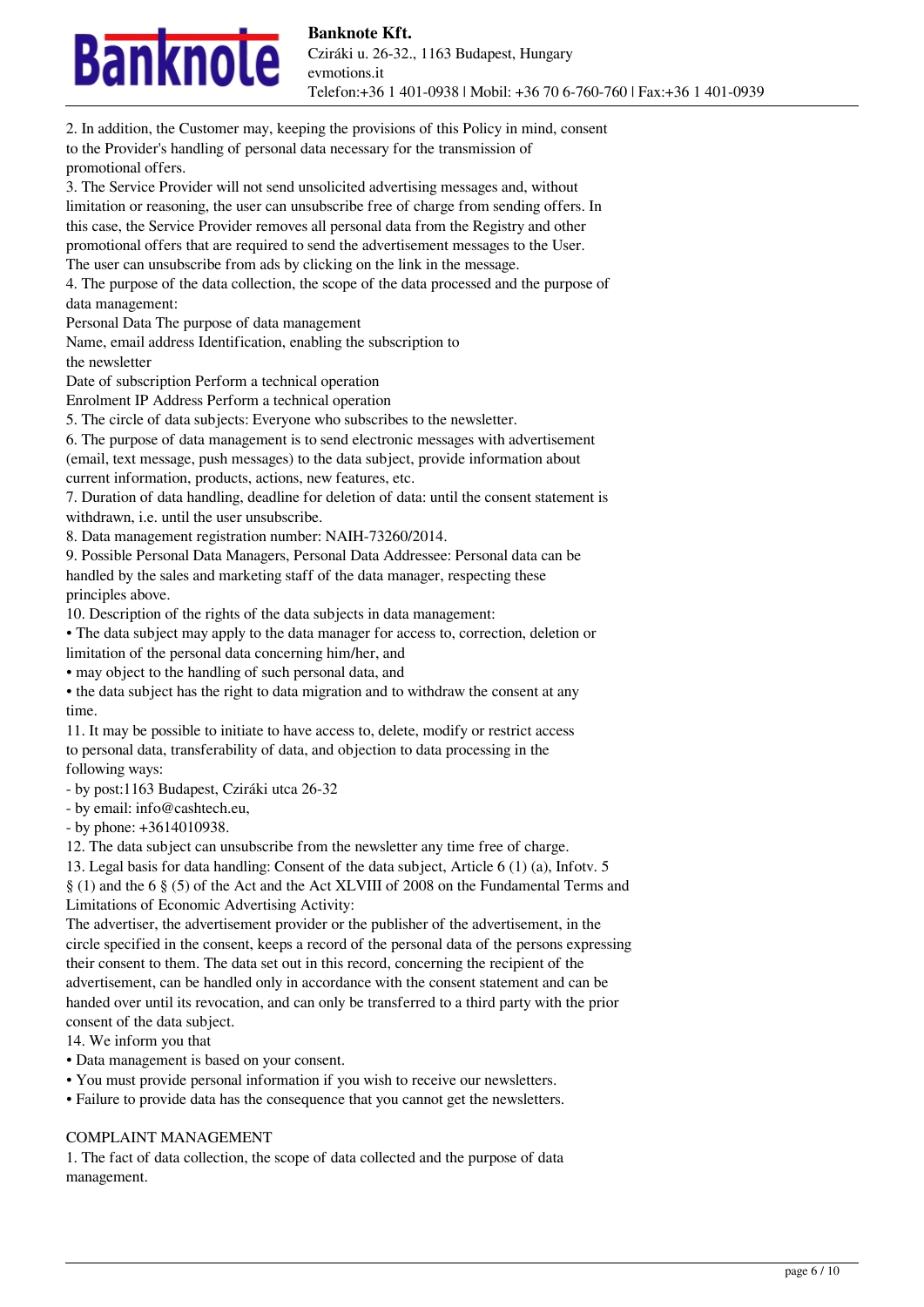

Personal data Purpose of data management

Surname and first name Identification and keeping in contact

Email address Keeping in contact

Phone number Keeping in contact

Billing name and address Identification, handling the arising quality

issues, questions and complaints in

connection with the products ordered.

2. Scope of the data subjects: All customers who complain on the webshop website and who complain with quality objection.

3. Period of data handling, deadline for deletion: The minutes, transcripts and copies of the reply to the objection that have been filed in accordance with the CLV Act of

199717/A. § (7) on Consumer Protection shall be maintained for 5 years.

4. Possible Personal Data Managers, Personal Data Addressee: Personal data can be handled by the sales and marketing staff of the data manager, respecting these principles above.

5. Description the rights of the data subjects in data management:

• The data subject may apply to the data manager for access to, correction, deletion or

limitation of the personal data concerning him/her, and

• may object to the handling of such personal data and

• the data subject has the right to data migration and to withdraw the consent at any time.

6. It may be possible to initiate, delete, modify or restrict access to personal data, transferability of data, and objection to data processing in the following ways:

- by post: 1163 Budapest, Cziráki utca 26-32.

- by email: at info@cashtech.eu,

- by phone: +3614010938.

7. Legal basis for data handling: the consent of the data subject, Article 6 (1) (c), Infotv.

5. § (1) and CLV Act of 1997 Act 17 / A. § (7) on Consumer Protection.

8. We inform you that

• providing personal data is based on a contractual obligation.

• the processing of personal data is a precondition for the conclusion of the contract.

• you must provide personal information so that we can handle your complaint.

• failure to provide data has the consequence that we can not handle the complaint we received.

# SOCIAL NETWORK SITES

1. The fact of the data collection, the scope of data being processed: Facebook/Google+/ Twitter/Pinterest/Youtube/Instagram, etc. registered on social network pages or the user's name and profile picture.

2. The circle of data subjects: All those who are registered on

Facebook/Google+/Twitter/ Pinterest/Youtube/Instagram etc. social networking sites, and "liked" the website.

3. Purpose of the data collection: To share, or "like" or promote certain content elements, products of the website or the website itself on social networking sites.

4. Duration of data processing, deadline for deletion of data, possible data managers, and their rights of the data subjects in data management: Information about the source, their handling, the method of transfer and the legal basis of that can be consulted on the given social networking site. Data management takes place on social networking sites, so the duration of the data handling, the ways of deleting and modifying the data are governed by the rules of the respective social network site.

5. Legal basis for data handling: the data subject's volunteering consent to the processing of his or her personal data on social networking sites.

# CUSTOMER RELATIONS AND OTHER DATA MANAGEMENT

1. If a question is arising about the use of our services or the data subject may have a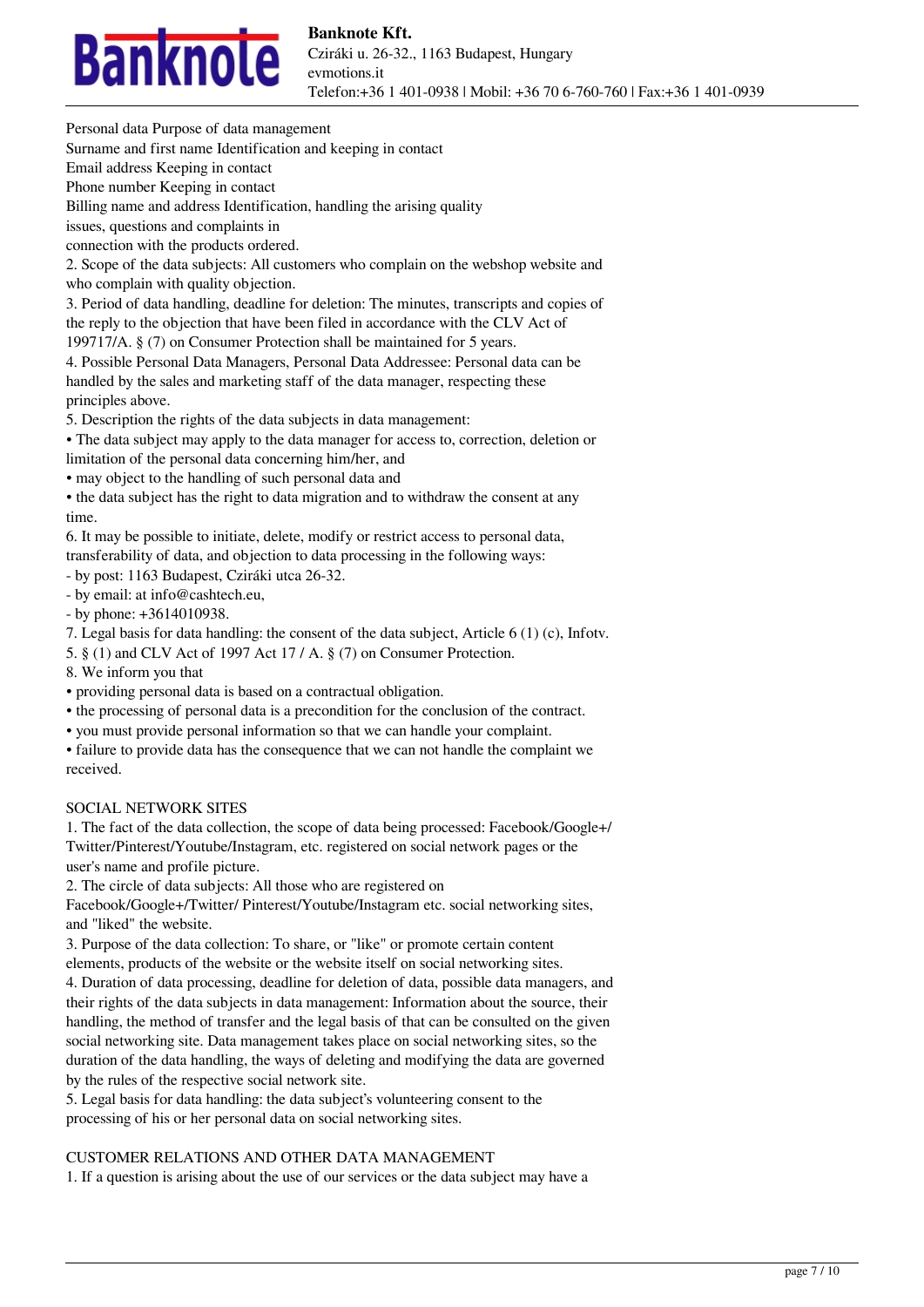

problem, he or she may contact the data manager using the methods provided on the website (phone, email, social networking sites, etc.).

2. The Data Manager will delete the received emails, messages, phone calls, facebook, etc. with the information provided with the name and email address of the data subject as well as other voluntarily entered personal data, not later than two years from the date of disclosure.

3. Data management not listed in this information is provided when data is disclosed. 4. The Service Provider is obliged to provide information, communicate, transfer or make available documents on the basis of an exceptional authority request or authorization by law, in case of request of other bodies.

5. In these cases, the Service Provider shall provide the Requesting Party with personal data only to the extent necessary to achieve the purpose of the request if it has indicated the exact purpose and scope of the data.

#### THE RIGHTS OF THE DATA SUBJECTS

1. Right of access

You are entitled to receive feedback from the data manager about whether your personal data is being processed and, if such processing is in progress, you have the right to have access to your personal information and the information listed in the regulation.

#### 2. Right to correction

You are entitled to request the data manager to correct any inaccurate personal information that he or she is required to do without undue delay. Taking into account the purpose of data management, you are entitled to request the supplementation of incomplete personal data, including means of a supplementary statement.

3. Right to Cancellation

You are entitled to request that the data manager, without undue delay, to delete personal information about you, and that the data manager is obliged to delete personal information about you, without undue delay, under certain conditions.

4. The Right to Effacement

If the data manager has disclosed the personal data and is required to cancel it, he/she must take reasonable steps, taking into account the technology available and the costs of implementation, in order to inform the data managers handling the data that you have applied for the deletion of links connected to the personal data or the deletion of a duplicate or other copies of these personal data.

5. Right to Restrict Data Management

You are entitled to request that your data manager restricts your data handling if one of the following conditions is met:

• You dispute the accuracy of your personal data; in this case, the restriction applies to the period of time that the data manager can check the accuracy of personal data;

• Data handling is illegal and you are opposed to the deletion of data and you ask to restrict them instead;

• The data manager no longer needs personal data for data processing, but you require them to submit, enforce, or protect legal claims;

• You have objected to data manipulation; in this case, the restriction applies to the period in which it is established that the legitimate reasons for the data manager have priority over your legitimate reasons.

6. Right to data migration

You are entitled to receive your personal data that is made available to you by a data manager in a clear, widely used machine-readable format and you are entitled to transfer this data to another data manager without this being obstructed by the data manager who you provided personal information to (...)

7. Right to Protest

You are entitled to object to the handling of your personal information  $(...)$ , including profiling based on these provisions, for any reason relating to your own situation.

8. Protest against direct business acquisition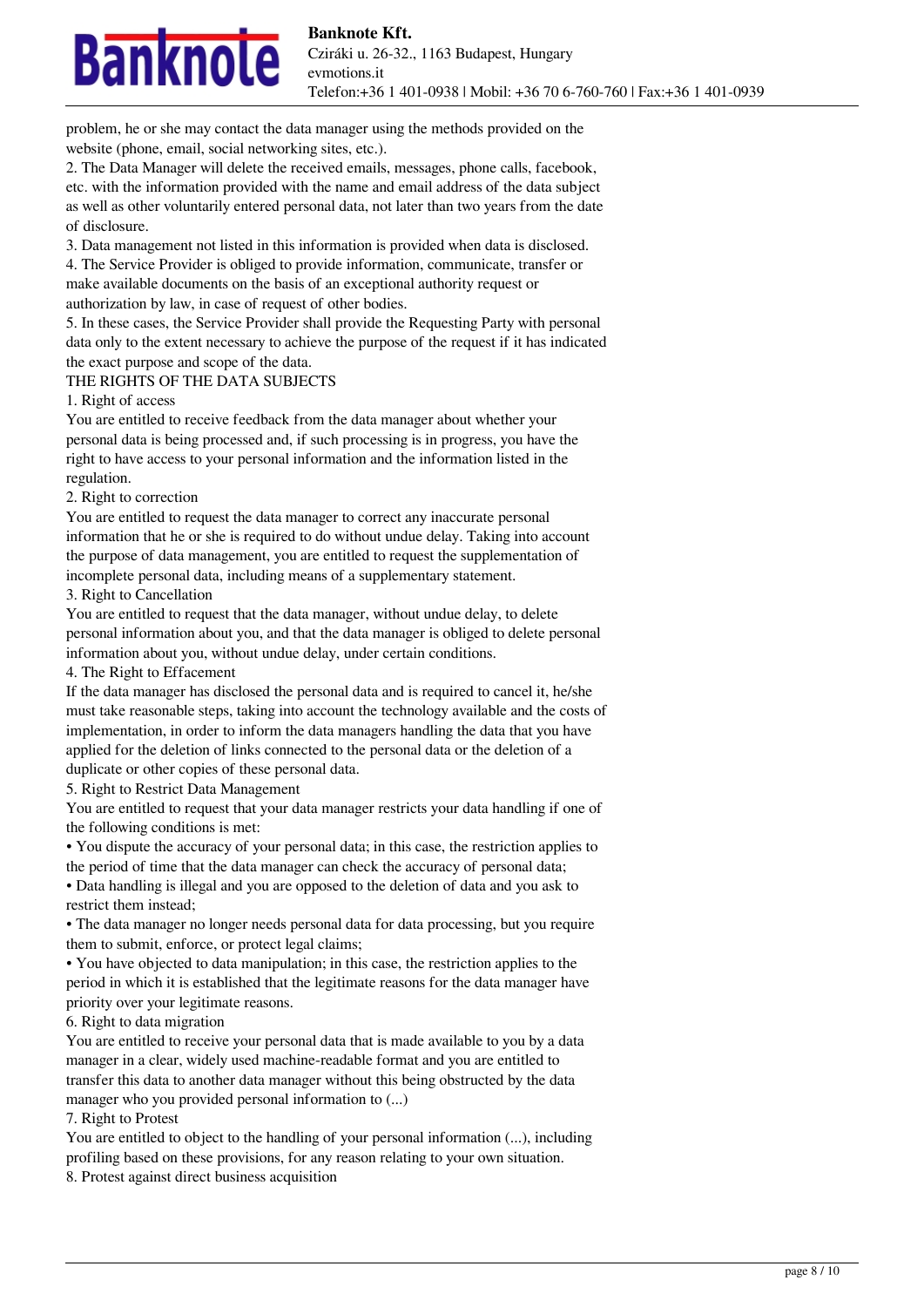

If your personal data is handled for direct business, you are entitled to protest at any time against the processing of any personal data relating to it, including profiling, if it is related to direct business acquisition. If you object to personal data being handled for direct business purposes, your personal information can no longer be handled for that purpose.

9. Automated decision-making in individual cases, including profiling 19

You are entitled to exclude the scope of any decision-making based solely on automated data handling, including profiling, which would have a legal effect on you or affect you significantly.

The preceding paragraph shall not apply if the decision is based on the following: • You are required to conclude or complete a contract between you and the data manager;

• the decision is made possible by the law of the Union or of the Member States which applies to the data manager and states appropriate measures to protect your rights and freedoms and legitimate interests; or

• it is based on your explicit consent.

# DEADLINE FOR TAKING MEASURES

The data manager informs you of any measures taken in response to these requests without undue delay but in any way within one month of receipt of the request. If necessary, it may be extended by 2 months. The manager will inform you about the extension of the deadline by indicating the cause of the delay within 1 month of receipt of the request.

If the data manager fails to take action upon your request, he or she will notify you without delay and at the latest within one month of the receipt of the request for reasons of non-action and about the fact that you may file a complaint with a supervisory authority and exercise the right of appeal.

# SECURITY OF DATA MANAGEMENT

The data manager and the data processor shall take appropriate technical and organizational measures taking into account the state of science and technology and the costs of implementation, the nature, scope, circumstances and objectives of data management and the risk of varying probability and severity of natural persons' rights and freedoms to guarantee an adequate level of data security, including, inter alia, where appropriate:

a) the pseudonymization and encryption of personal data;

(b) ensuring, maintaining, integrity, availability and resilience of the continuing

confidentiality of systems and services used to manage personal data;

(c) in the case of a physical or technical incident, the ability to restore access to personal data and the availability of data in good time;

20

(d) the procedure for systematic testing, assessment and evaluation of the effectiveness of technical and organizational measures taken to ensure the security of data processing.

# INFORMING THE DATA SUBJECT ABOUT THE PRIVACY INCIDENT

If the privacy incident is likely to pose a high risk to the rights and freedoms of natural persons, the data manager shall inform the data subject about the privacy incident without undue delay.

Information given to the data subject should be clearly and easily understood and the nature of the privacy incident must be disclosed and the name and contact details of the Data Protection Officer or other contact person providing additional information should be disclosed as well; the likely consequences of a privacy incident should be described; measures taken or planned by the data manager to remedy a privacy incident should be described, including, where appropriate, measures to mitigate any adverse consequences of a privacy incident.